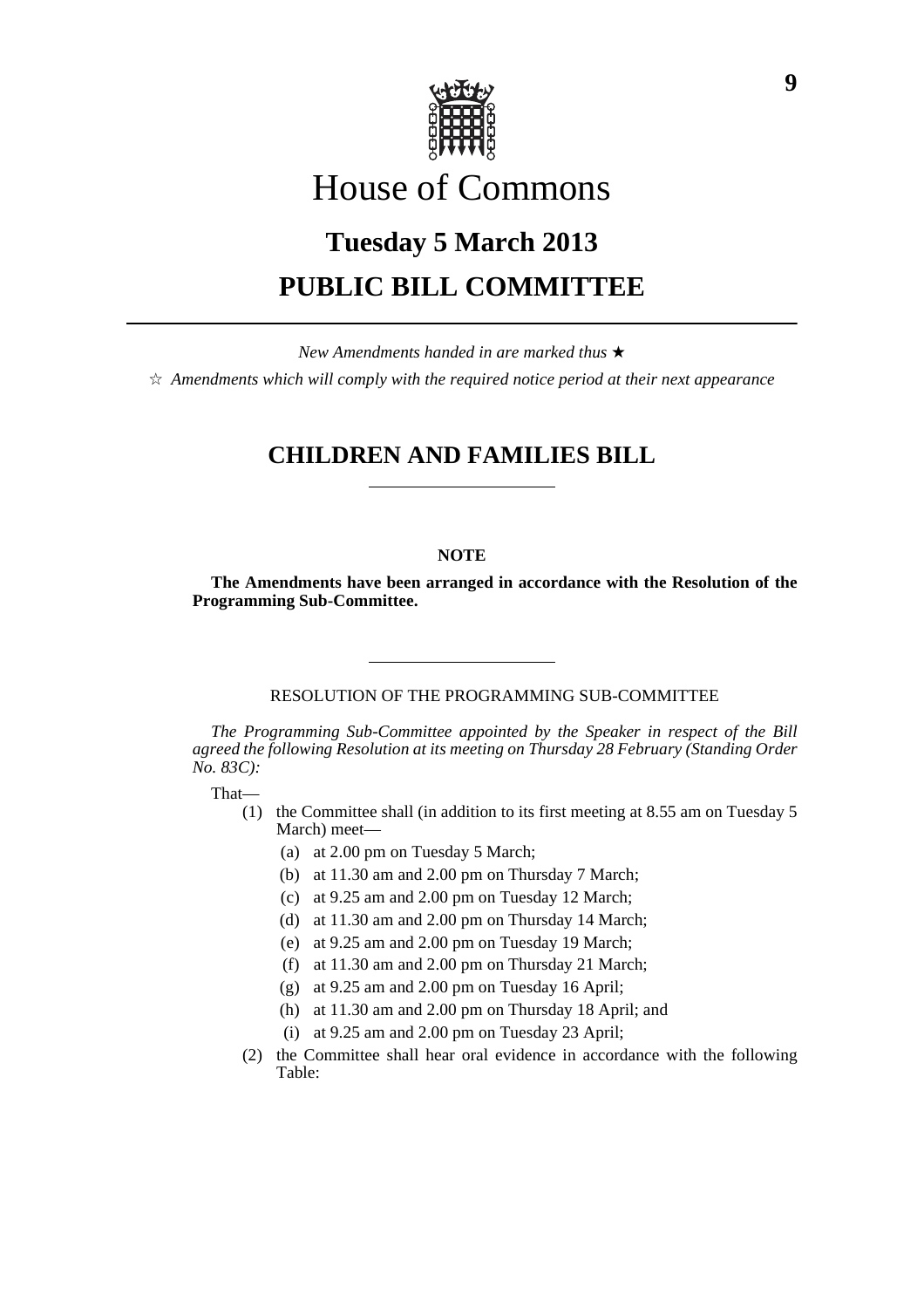# **Children and Families Bill,** *continued*

## **TABLE**

| Date             | Time                                     | Witness                                                                                                                                                                              |
|------------------|------------------------------------------|--------------------------------------------------------------------------------------------------------------------------------------------------------------------------------------|
| Tuesday 5 March  | Until no later<br>than $10.00$ am        | Department for Education;<br>Department for Business,<br><b>Innovation and Skills</b>                                                                                                |
| Tuesday 5 March  | Until no later<br>than $10.45$ am        | The Thomas Coram Foundation<br>for Children (Coram); Professor<br>Julie Selwyn, Professor of Child<br>and Family Social Work,<br>University of Bristol; TACT                         |
| Tuesday 5 March  | Until no later<br>than 11.25 am          | David Norgrove, Chair of Family<br>Justice Review and Chair of<br>Family Justice Board; Lord Justice<br>Munby, President of the Family<br>Division; Coram Children's Legal<br>Centre |
| Tuesday 5 March  | Until no later<br>than $2.45$ pm         | Council for Disabled Children;<br>Every Disabled Child Matters;<br><b>Special Education Consortium</b>                                                                               |
| Tuesday 5 March  | Until no later<br>than $3.30 \text{ pm}$ | Achievement for All; Independent<br><b>Parental Special Education</b><br>Advice; Institute of Education                                                                              |
| Tuesday 5 March  | Until no later<br>than $4.15$ pm         | National Association for Special<br><b>Educational Needs; The</b><br><b>Communication Trust</b> ; Association<br>of Educational Psychologists                                        |
| Tuesday 5 March  | Until no later<br>than $5.15 \text{ pm}$ | <b>Association of Colleges; National</b><br>Association of Head Teachers;<br>David Bartram, Assistant Head,<br>Lampton School, Hounslow                                              |
| Tuesday 5 March  | Until no later<br>than $5.45$ pm         | Office of the Children's<br>Commissioner                                                                                                                                             |
| Thursday 7 March | Until no later<br>than $12.15$ pm        | Ofsted; Daycare Trust and the<br>Family and Parenting Institute;<br>National Childminding<br>Association                                                                             |
| Thursday 7 March | Until no later<br>than $1.00 \text{ pm}$ | Dr Roger Morgan, Children's<br>Rights Director of England;<br>Children England                                                                                                       |
| Thursday 7 March | Until no later<br>than $2.45$ pm         | <b>Working Families</b> ; Fawcett Society                                                                                                                                            |
| Thursday 7 March | Until no later<br>than $3.30 \text{ pm}$ | Fatherhood Institute; Federation of<br><b>Small Businesses</b>                                                                                                                       |
| Thursday 7 March | Until no later<br>than $4.15$ pm         | Association of Directors of<br>Children's Services; Barnardo's                                                                                                                       |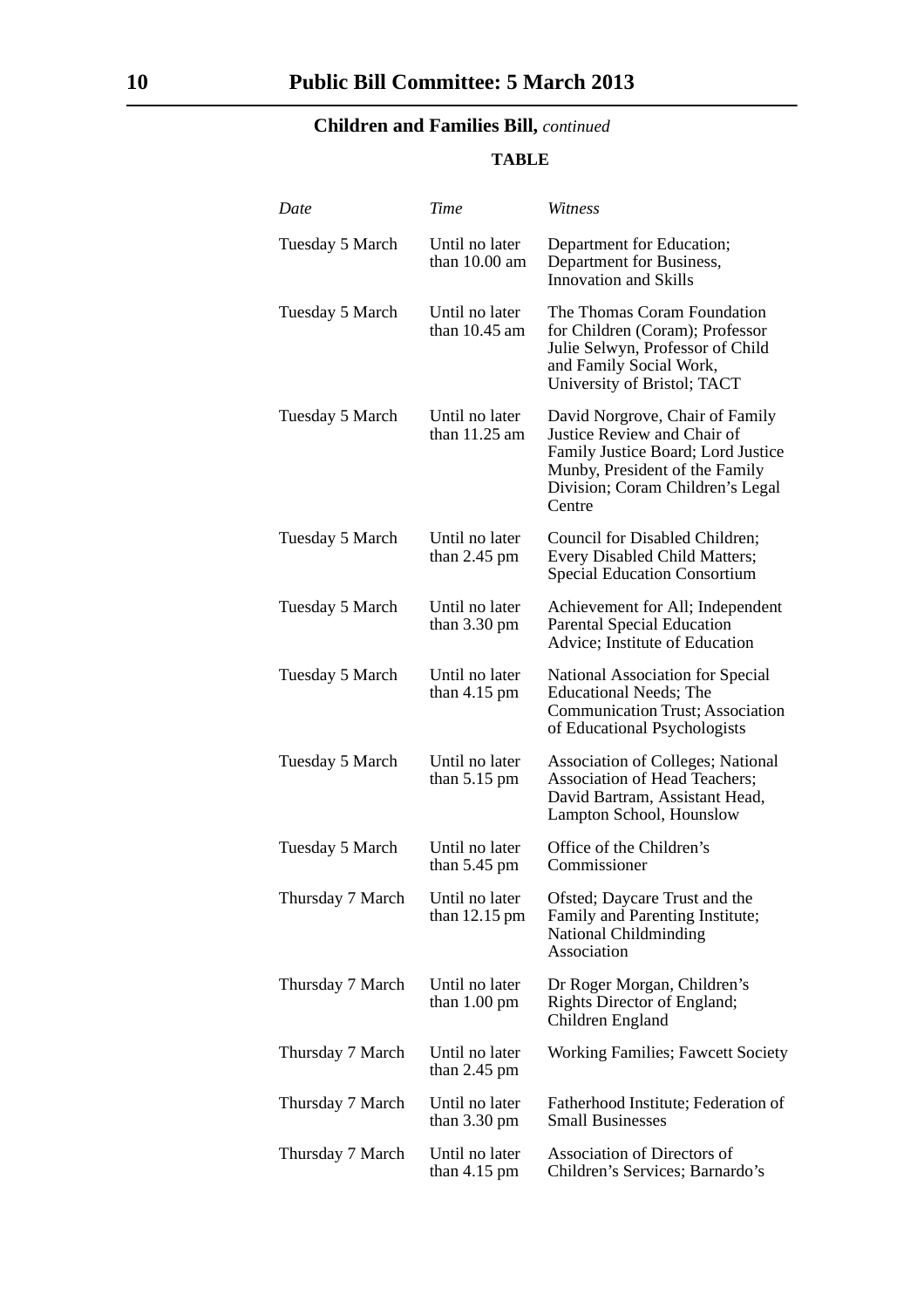#### **Children and Families Bill,** *continued*

- (3) proceedings on consideration of the Bill in Committee shall be taken in the following order: Clauses 1 to 6; Schedule 1; Clauses 7 to 12; Schedule 2; Clauses 13 to 71; Schedule 3; Clauses 72 and 73; Schedule 4; Clauses 74 to 85; Schedule 5; Clause 86; Schedule 6; Clauses 87 to 96; Schedule 7; Clauses 97 to 104; new Clauses; new Schedules; Clauses 105 to 110; and remaining proceedings on the Bill; and
- (4) the proceedings shall (so far as not previously concluded) be brought to a conclusion at 5.00 pm on Tuesday 23 April.

*Mr Edward Timpson has given notice of his intention to move a motion in the terms of the Resolution of the Programming Sub-Committee (Standing Order No. 83C).*

Mr Edward Timpson

That, subject to the discretion of the Chair, any written evidence received by the Committee shall be reported to the House for publication.

Mr Edward Timpson

That, at this and any subsequent meeting at which oral evidence is to be heard, the Committee shall sit in private until the witnesses are admitted.

### ORDER OF THE HOUSE [25 FEBRUARY 2013]

That the following provisions shall apply to the Children and Families Bill:

#### *Committal*

1. The Bill shall be committed to a Public Bill Committee.

#### *Proceedings in Public Bill Committee*

- 2. Proceedings in the Public Bill Committee shall (so far as not previously concluded) be brought to a conclusion on Tuesday 23 April 2013.
- 3. The Public Bill Committee shall have leave to sit twice on the first day on which it meets.

#### *Consideration and Third Reading*

- 4. Proceedings on Consideration shall (so far as not previously concluded) be brought to a conclusion one hour before the moment of interruption on the day on which those proceedings are commenced.
- 5. Proceedings on Third Reading shall (so far as not previously concluded) be brought to a conclusion at the moment of interruption on that day.
- 6. Standing Order No. 83B (Programming committees) shall not apply to proceedings on Consideration and Third Reading.